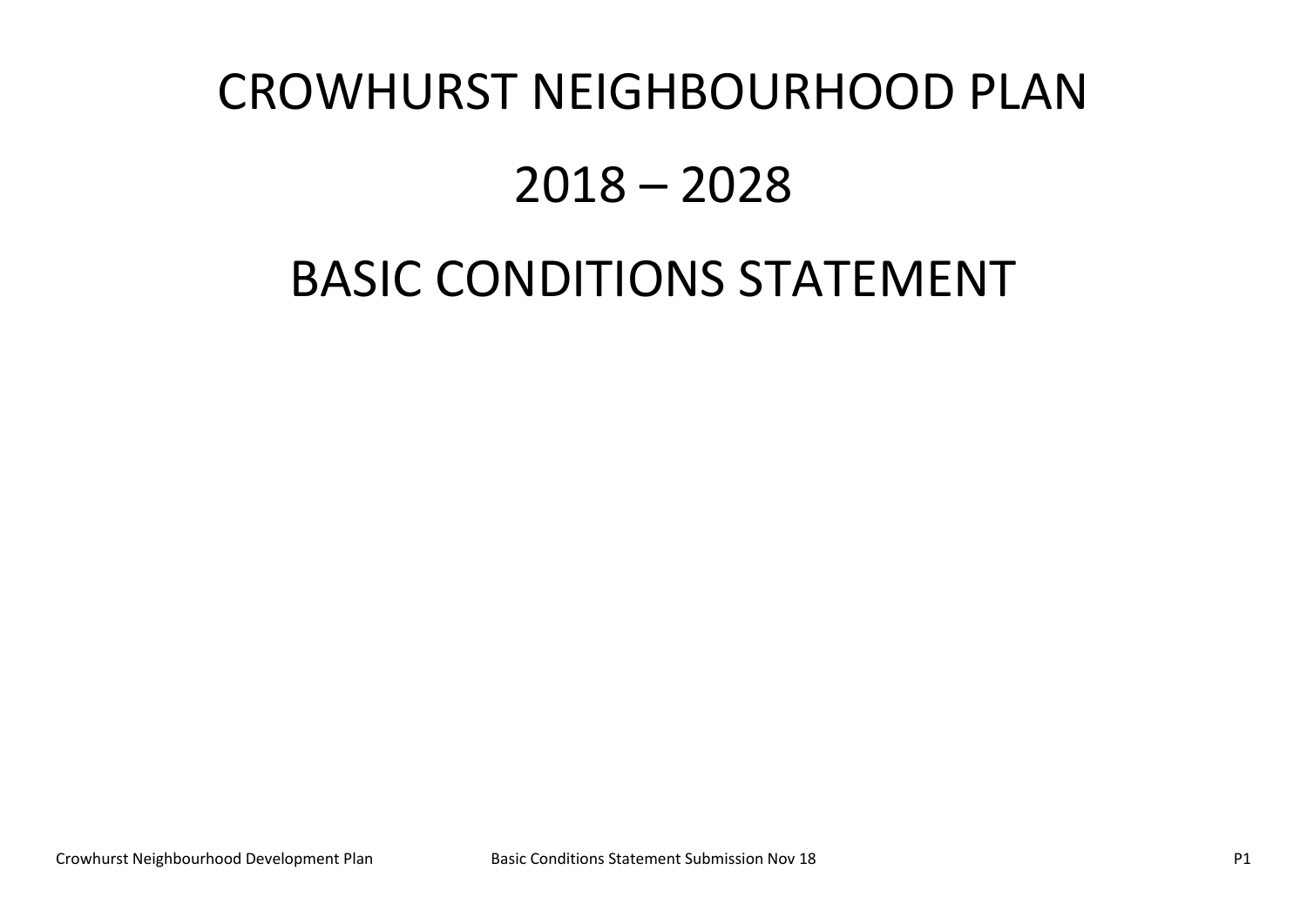#### Contents

- 1. Introduction
- 2. Background
- 3. Legal Requirements
- 4. NPPF Conformity
- 5. Sustainable Development
- 6. General Conformity with the Local Development Plan
- 7. Conclusion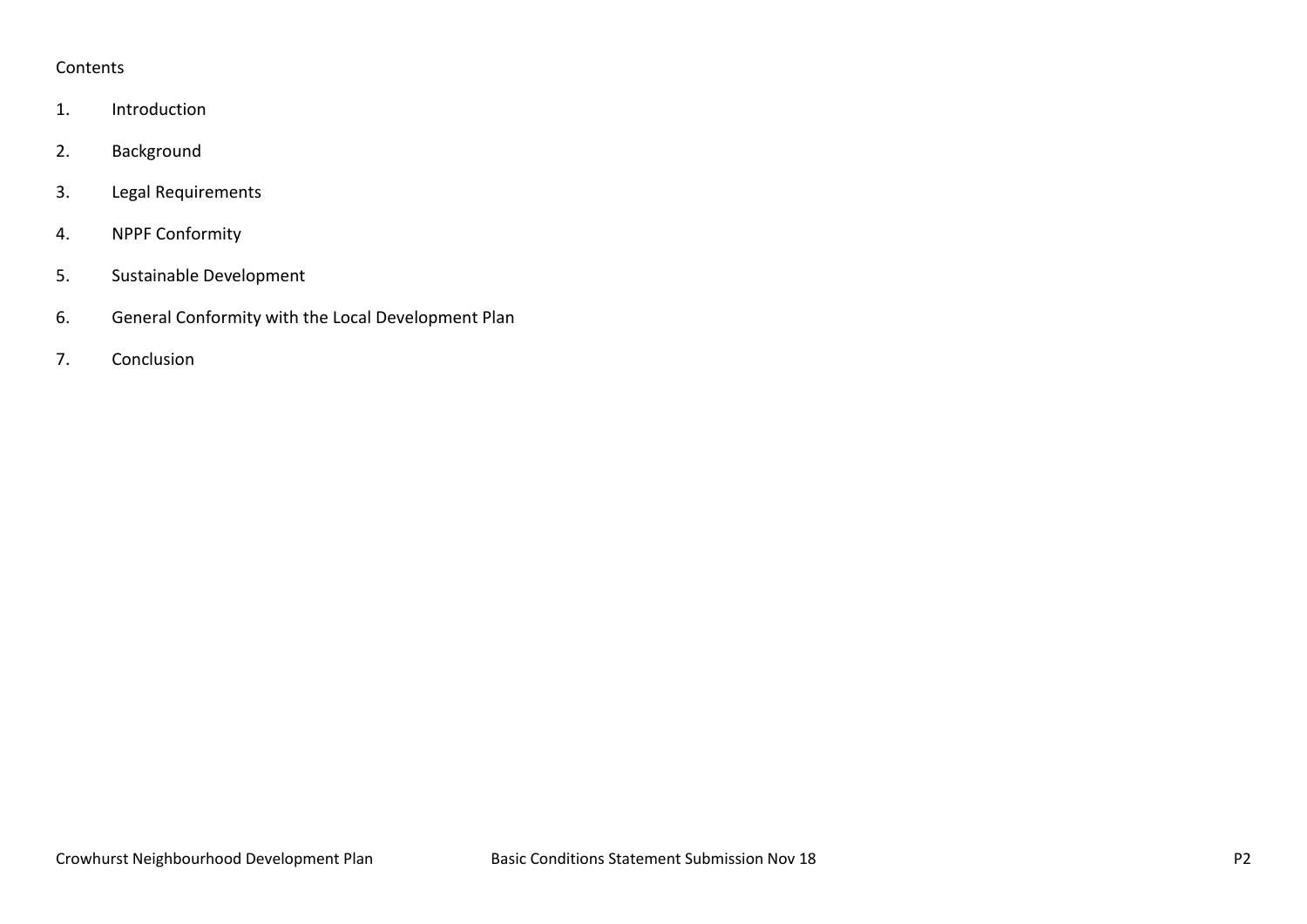### **1. Introduction**

- 1.1 This Basic Conditions Statement has been prepared to accompany the Crowhurst Neighbourhood Plan ("the Neighbourhood Plan") when it is submitted to the local planning authority, Rother District Council ("the District Council") under regulation 15 of the Neighbourhood Planning (General) Regulations 2012 ("the Regulations").
- 1.2 In order to satisfy Regulation 15 of the Neighbourhood Planning (General) Regulations 2012, Crowhurst Parish Council, as the 'qualifying body' must include a statement explaining how the proposed neighbourhood plan meets the requirements of paragraph 8 of Schedule 4B to the Town and Country Planning Act 1990.
- 1.3 The Regulations state that a Neighbourhood Plan will be considered to have met the basic conditions if:
	- having regard to national policies and advice contained in guidance issued by the Secretary of State, it is appropriate to make the neighbourhood development plan,
	- the making of the neighbourhood development plan contributes to the achievement of sustainable development,
	- the making of the neighbourhood development plan is in general conformity with the strategic policies contained in the development plan for the area of the authority (or any part of that area),
	- the making of the neighbourhood development plan does not breach, and is otherwise compatible with, EU obligations,
	- prescribed conditions are met in relation to the neighbourhood development plan and prescribed matters have been complied with in connection with the proposal for the neighbourhood development plan.
- 1.4 The Neighbourhood Plan fulfils the basic conditions and has been prepared with regard to national policies and advice set out in the National Planning Policy Framework (2012) and the strategic saved policies contained in the Rother District Council Local Core Strategy 2014.
- 1.5 Details of how the neighbourhood Plan is in general conformity with the NPPF and the Local Plan is given in Sections 4 and 6. Section 5 details how the Neighbourhood Plan promotes sustainable development. Section 3 shows how the Neighbourhood Plan meets the legal requirements.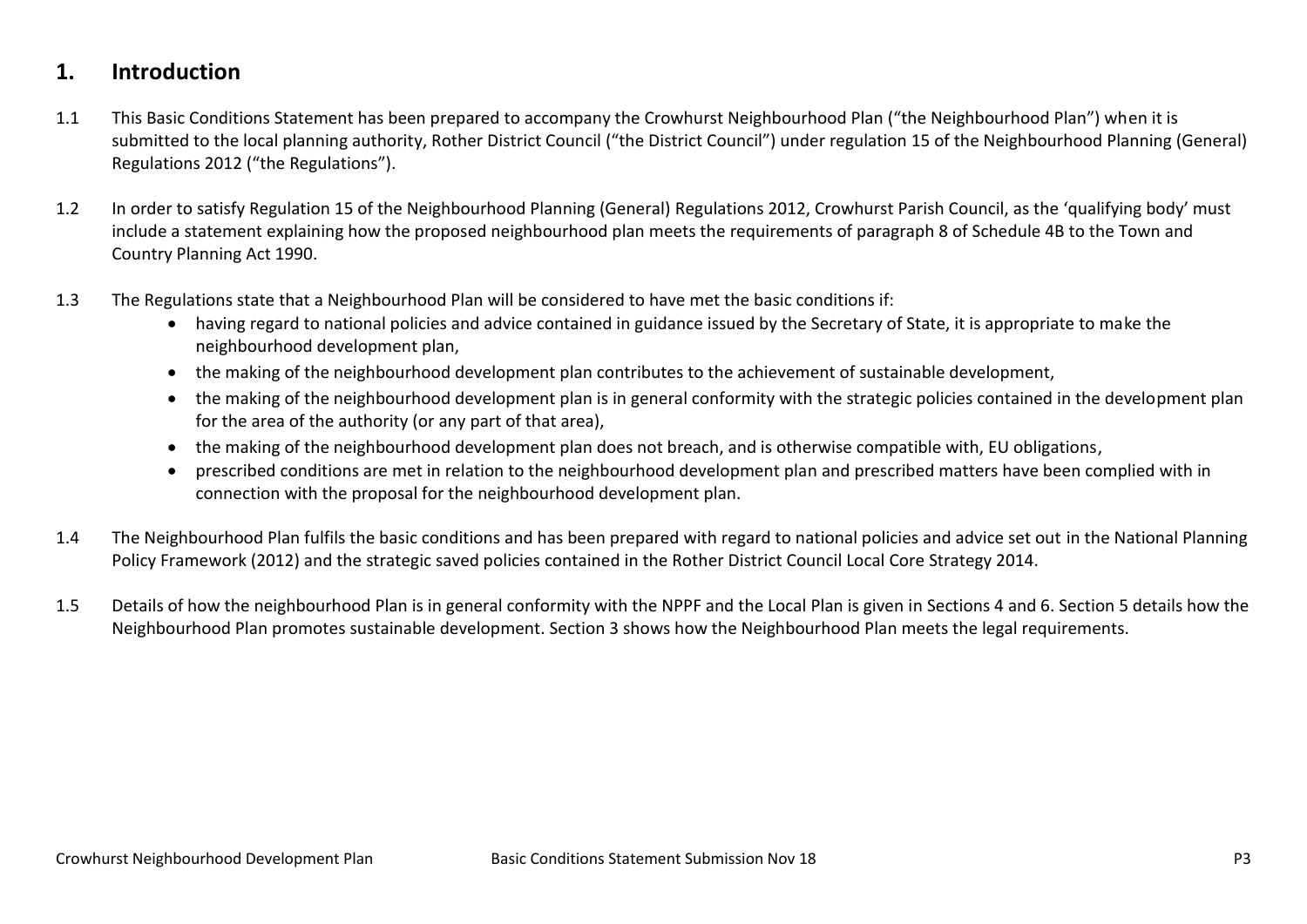### **2.0 Background**

- 2.1 This document has been drafted in response to Rother District Council's (RDC) Local Plan with the requirement to provision additional homes throughout the district, including Crowhurst. In essence, if as a village we did not have a Neighbourhood Development Plan (NDP) we could be open to development to meet our village's housing quota, as set by Rother, over which we would have very little say. Having a Neighbourhood Development Plan for Crowhurst built upon our views as residents of the village gives us an opportunity to shape this mandated development.
- 2.2 Crowhurst Parish Council took the decision to produce a Neighbourhood Plan at its meeting on 5<sup>th</sup> October 2015 following the Government's publication of the Localism Act in 2011.
- 2.3 Crowhurst Parish Council has developed this NDP by working with a Steering Group of interested villagers who volunteered to assist in guiding the development process. The Plan has been developed via an iterative process, initially by the Steering Group followed by a wider community consultative process under part 5 of the Neighbourhood Planning (General) Regulations 2012. The goal was to allocate development sites and policies to realise the village vision drafted by the Steering Committee, from comments made at public meetings, and finalised with the village in September 2016.

#### **3.0 Legal Requirements**

- 3.1 The Neighbourhood Plan has been prepared by Crowhurst Parish Council, which as a qualifying body, is entitled to submit a Neighbourhood Plan for its own Parish. The Plan has been overseen and approved by Crowhurst Parish Council but most of the work was delegated to the Crowhurst Neighbourhood Plan Group.
- 3.2 The whole Parish of Crowhurst (East Sussex) was designated as a Neighbourhood Area by the District Council in November 2015 (see Figure 1 below). The Neighbourhood Plan does not relate to more than one Neighbourhood Plan area and there are no other Neighbourhood Plans in place within the Neighbourhood Plan area.
- 3.3 The policies described in the Neighbourhood Plan relate to the development and use of land in the designated Neighbourhood Plan Area. The Neighbourhood Plan has been prepared in accordance with the statutory requirements and processes set out in the Town and Country Planning Act 1990 (as amended by the Localism Act 2011) and the Neighbourhood Planning Regulations 2012.
- 3.4 The plan period is stated on the Neighbourhood Plan and is from 2018 to 2028, in line with the District Council Local Plan.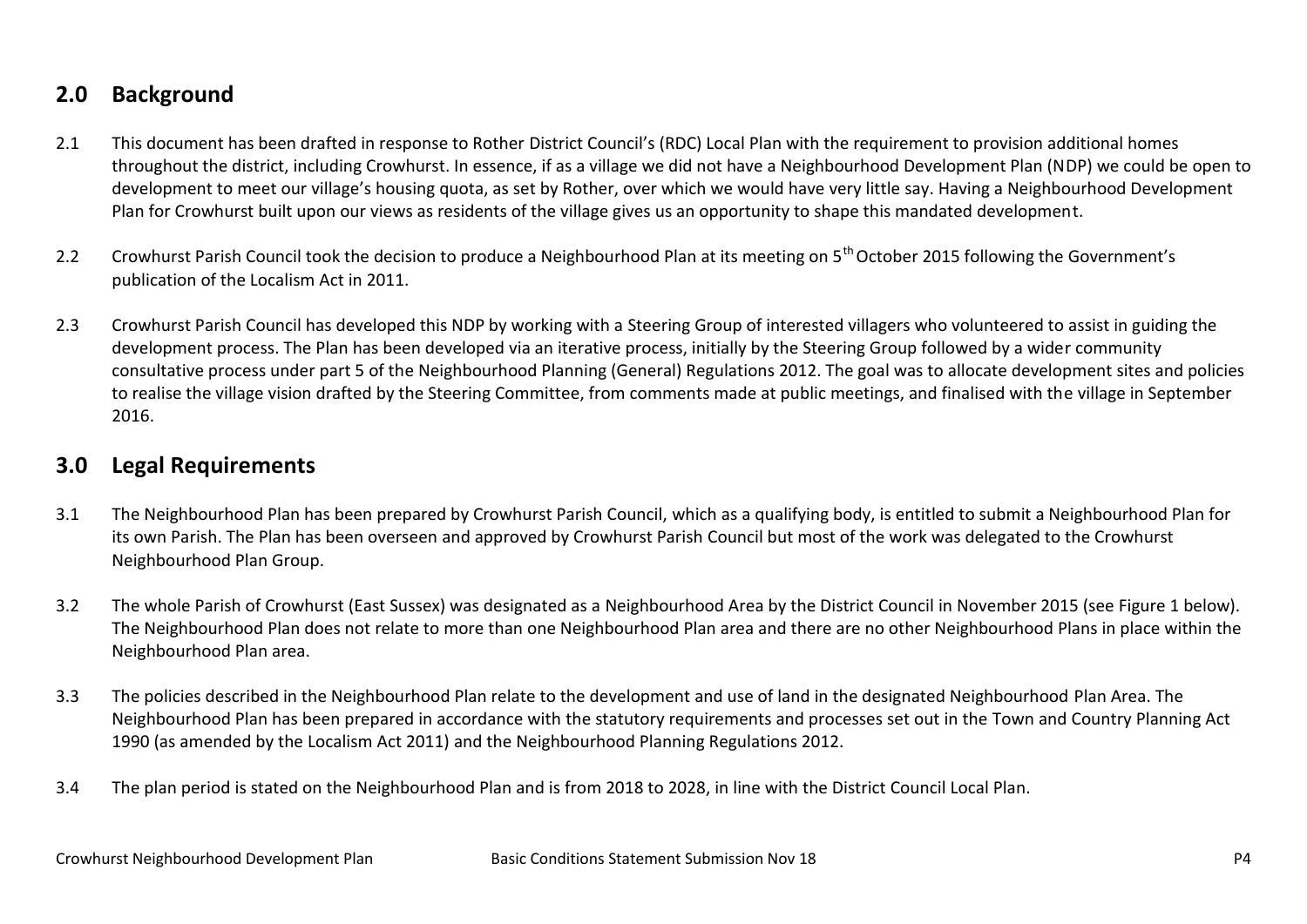

Fig. 1. Crowhurst Parish designated Neighbourhood Plan area

Crowhurst Neighbourhood Development Plan Basic Conditions Statement Submission Nov 18 P5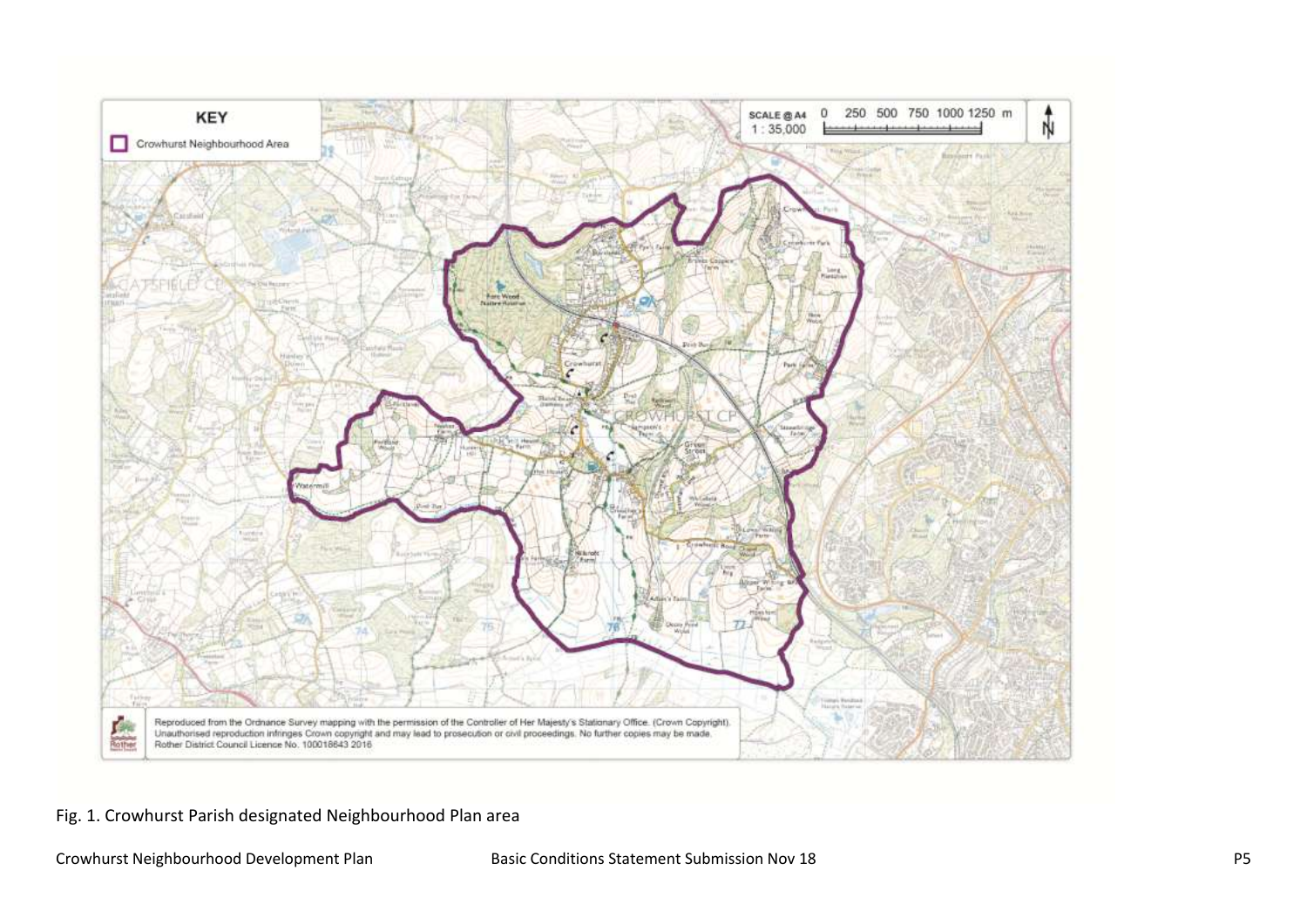- 3.5 The Neighbourhood Plan does not contain policies relating to 'excluded development' such as county matters (mineral extraction and waste development), nationally significant infrastructure or any other matter as defined in Section 61K of the Regulations in the Town and Country Planning Act 1990.
- 3.6 The Neighbourhood Plan conforms with EU obligations. In January 2017 a screening opinion for a Strategic Environmental Assessment gave the scope under which it was determined that an SEA was needed. A draft SEA was published alongside the draft Neighbourhood Plan for consultation. A final version will be submitted with the final Neighbourhood Plan.
- 3.7 A screening for a Habitat Regulation Assessment was carried out in May 2018 and showed that if all 30 possible dwellings were built, there would still not be any significant effect on traffic in the Ashdown Forest or any other European site. A full Habitat Regulation Assessment was therefore not required.
- 3.8 The Neighbourhood Plan has regard to and is compatible with the fundamental rights and freedoms guaranteed under the European Convention on Human Rights. The Neighbourhood Plan has been prepared with extensive input from the community and stakeholders as set out in the accompanying Statement of Consultation. Considerable care has been taken throughout the preparation and drafting of this Plan to ensure that the views of the whole community were embraced to avoid any unintentional negative impacts on particular groups.
- 3.9 There was extensive consultation and engagement in identifying issues and objectives and the community has been consulted on the draft Neighbourhood Plan, as required by Regulation14 of the Neighbourhood Planning (General) Regulations 2012. Responses have been recorded and changes have been made as per the Statement of Consultation.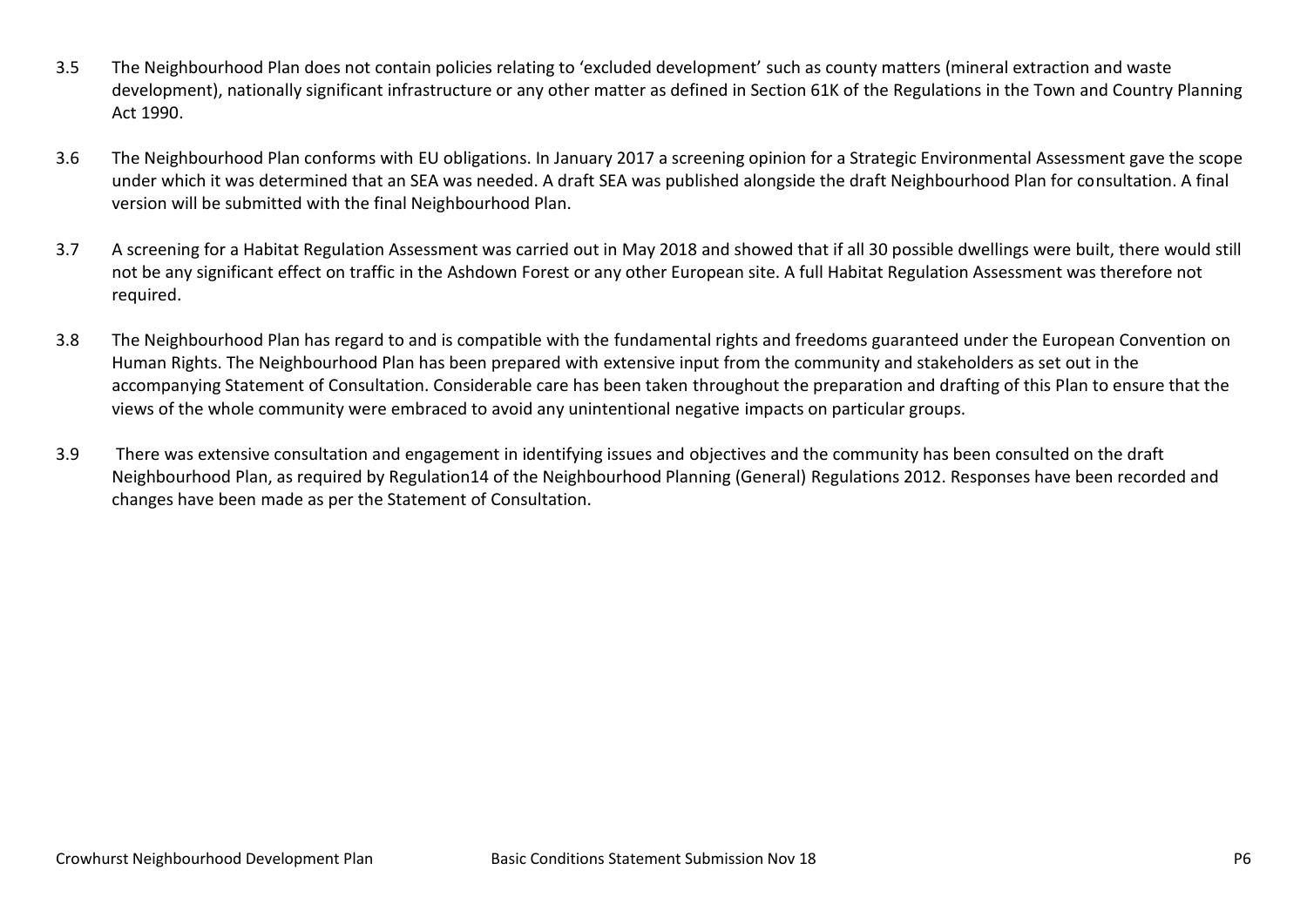# **4.0 The Neighbourhood Plan and NPPF Conformity**

The following table (Figure 2) is a summary of how each policy conforms to the NPPF (2012). The paragraphs of the NPPF referred to are those considered most relevant to each policy but should not be considered an exhaustive list of all possible relevant paragraphs.

| <b>Crowhurst NP Policy</b>                | NPPF (2012)                                                                     | Commentary                                                                                                                                                                                                                                                                                                                                                                                                                                                                                                                                                                                                                                                                                              |  |  |
|-------------------------------------------|---------------------------------------------------------------------------------|---------------------------------------------------------------------------------------------------------------------------------------------------------------------------------------------------------------------------------------------------------------------------------------------------------------------------------------------------------------------------------------------------------------------------------------------------------------------------------------------------------------------------------------------------------------------------------------------------------------------------------------------------------------------------------------------------------|--|--|
| CS1 - Development Boundaries              | Conserving and enhancing the<br>natural environment (115)                       | The policy restates the purpose and value of the built up area boundary,<br>defined by the local development plan, for distinguishing the settlement<br>of Crowhurst from the surrounding countryside. In doing so, it promotes<br>the vitality of the settlements and has given considerable weight to<br>conserving the special landscape character and scenic beauty of the<br>High Weald Area of Outstanding Natural Beauty (AONB), as required by<br>Para 115. Small extensions to the boundary as shown in the local plan<br>have been proposed.<br>There is a presumption in favour of development within the<br>Development Boundary which is a golden thread running through the<br>whole NPPF |  |  |
| CE1 - Landscape Character of<br>Crowhurst | Conserving and enhancing the<br>natural environment (109, 115)                  | A landscape assessment was commissioned. Development should<br>conform with its findings and enhancement of the current<br>landscape will be encouraged. Surveys showed that residents felt<br>the open and rural nature of the village was important and should<br>be retained. This will also help retain the nature of the HWAONB,<br>of which the Parish straddles the boundary.                                                                                                                                                                                                                                                                                                                    |  |  |
| CE2 - High Weald Area of                  | Conserving and enhancing the                                                    | Within the AONB and its setting, development should have regard                                                                                                                                                                                                                                                                                                                                                                                                                                                                                                                                                                                                                                         |  |  |
| <b>Outstanding Natural Beauty</b>         | natural environment (109, 110,<br>113, 114, 115, 116, 118)                      | to the High Weald Management Plan and in general should<br>support the natural beauty of the area.                                                                                                                                                                                                                                                                                                                                                                                                                                                                                                                                                                                                      |  |  |
| CE3 - Biodiversity                        | Conserving and enhancing the<br>natural environment (109, 114,<br>115,118, 125) | Surveys and public meeting showed how important residents felt<br>that the rural environment of Crowhurst is. This policy encourages<br>wildlife and biodiversity to be actively supported in new<br>developments.                                                                                                                                                                                                                                                                                                                                                                                                                                                                                      |  |  |
| CE4 - Natural Features                    | Conserving and enhancing the<br>natural environment (109, 115)                  | This policy supports and protects the natural landscape of<br>Crowhurst Parish (physical and ecological characteristics). About<br>half of the Parish, but the majority of the village, is within the High<br>Weald AONB. During the Reg14 consultation, comments were                                                                                                                                                                                                                                                                                                                                                                                                                                  |  |  |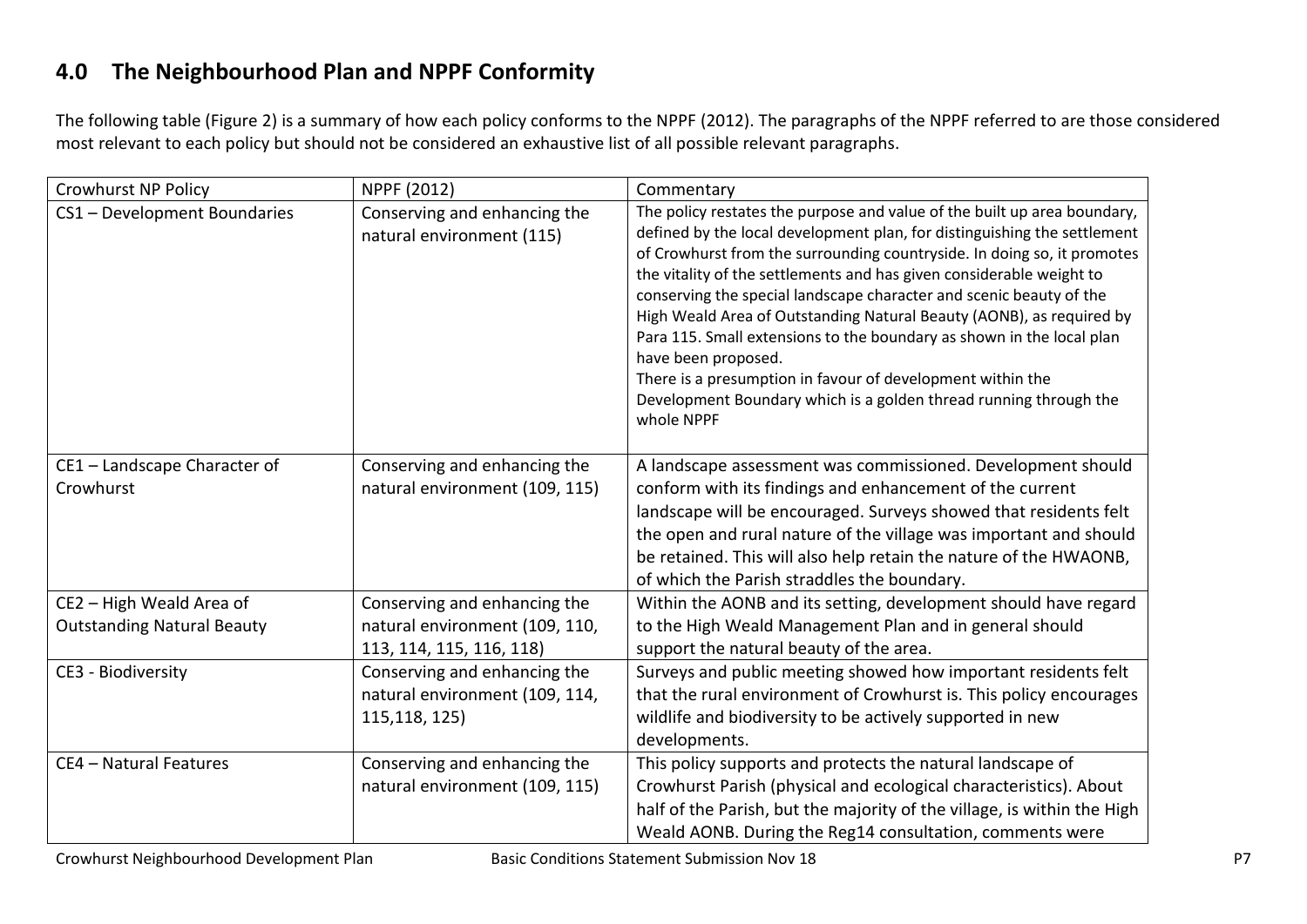|                                                          |                                                                                                                                                                                                                                  | made about strengthening the reference to the HWAONB<br>Management Plan so this is incorporated into the submission<br>version.                                                                                                                                                                                                                                                                                                                                                                                                        |
|----------------------------------------------------------|----------------------------------------------------------------------------------------------------------------------------------------------------------------------------------------------------------------------------------|----------------------------------------------------------------------------------------------------------------------------------------------------------------------------------------------------------------------------------------------------------------------------------------------------------------------------------------------------------------------------------------------------------------------------------------------------------------------------------------------------------------------------------------|
| CE5 - Blue Infrastructure                                | Meeting the challenge of climate<br>change, flooding and coastal<br>change (100, 103)                                                                                                                                            | This policy states the importance of developments incorporating<br>Sustainable Drainage Systems, ensuring that flooding elsewhere is<br>not increased and supporting development that can reduce flood<br>risk.                                                                                                                                                                                                                                                                                                                        |
| CF1 - Community Facilities, Open<br>Space and Recreation | Promoting healthy communities<br>(70)                                                                                                                                                                                            | This policy identifies the need to support dispersed community<br>facilities and support opportunities for new facilities. This will help<br>encourage an inclusive community. ProWs and their maintenance<br>and enhancement is promoted as is the protection of open space<br>and Local Green Space.                                                                                                                                                                                                                                 |
| CF2 - Open Space and Recreation                          | Promoting healthy communities<br>(73, 74, 75)                                                                                                                                                                                    | This policy will help to protect and enhance ProWs and open and<br>natural spaces. Opportunities to access natural space and<br>recreational areas will contribute to the well-being of the<br>community.                                                                                                                                                                                                                                                                                                                              |
| CF3 - Local Green Space                                  | Promoting healthy communities<br>(76, 77)                                                                                                                                                                                        | This policy will help protect some of the most important and<br>special areas of green space that are accessible to the community.                                                                                                                                                                                                                                                                                                                                                                                                     |
| CB1 - Design                                             | Promote sustainable transport<br>(35, 39)<br>Requiring good design (58, 61)<br>Meeting the challenge of climate<br>change, flooding and coastal<br>change (97)<br>Conserving and enhancing the<br>natural environment (123, 125) | As part of the reg14 consultation, the local County Council asked<br>that a policy of charging points for electric vehicles be added. This<br>was agreed. Parking requirements will follow County Council<br>guidelines.<br>The policy incorporates the need for new developments to be of<br>high quality and to have regard to its site and place within the<br>village.<br>The policy says that new developments should incorporate<br>renewable energy. This is particularly important for Crowhurst as<br>it is not on mains gas. |
| CB2 - Heritage                                           | Conserving and enhancing the<br>historic environment (126, 128,<br>129, 132, 133, 134, 135)                                                                                                                                      | This policy supports the NPPF in minimising harm to designated<br>and non-designated heritage assets. The wording of the policy<br>changes from the draft to the submission version to ensure it<br>complies with the significance given to different levels of heritage<br>asset.                                                                                                                                                                                                                                                     |
| CH1 - Housing Site adjoining Station                     | Promoting sustainable transport                                                                                                                                                                                                  | One of the criteria for site selection was access to facilities within                                                                                                                                                                                                                                                                                                                                                                                                                                                                 |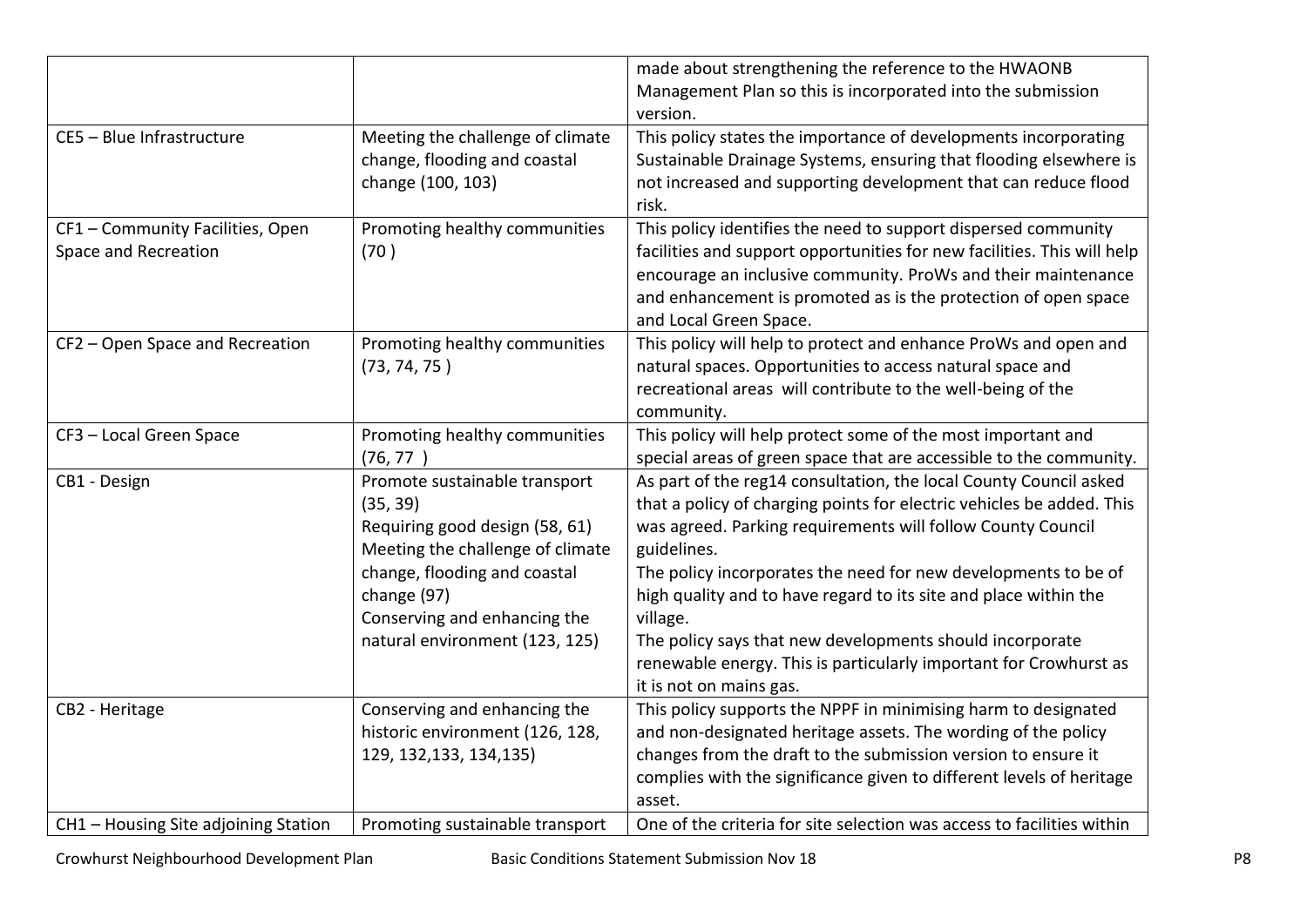| Road (lower end)               | (32, 35, 38, 39)                 | the village. This site is close to the Village Hall, Church, Primary   |
|--------------------------------|----------------------------------|------------------------------------------------------------------------|
|                                | Delivering a wide choice of high | School and the Railway Station and within 1km of the pub and           |
|                                | quality homes (47, 50)           | recreation ground. It is also within walking distance of the           |
|                                | Conserving and enhancing the     | proposed scheme to upgrade a PRoW to provide a safer                   |
|                                | natural environment (115,116)    | alternative to walk to the pub and recreation ground than along        |
|                                |                                  | the road. This also helps to reduce the number of "within village"     |
|                                |                                  | car journeys so reducing emissions. A variety of homes is              |
|                                |                                  | expected to be built, in line with needs shown from the census         |
|                                |                                  | and housing needs survey. This site sits next to the current           |
|                                |                                  | development boundary which has been redrawn by policy CE1 to           |
|                                |                                  | allow for this development. Landscape assessments were done to         |
|                                |                                  | ensure measures could be taken to mitigate effects of the              |
|                                |                                  | development on the AONB landscape.                                     |
|                                |                                  | The total sites selected allow for slightly more than the allocated    |
|                                |                                  | minimum housing for Crowhurst to allow flexibility should              |
|                                |                                  | unexpected issues cause one site not be developed within the           |
|                                |                                  | plan period.                                                           |
|                                |                                  | The site selection and SEA shows that these sites were available       |
|                                |                                  | and sustainable as they are close to village amenities and non-car     |
|                                |                                  | transport opportunities.                                               |
| CH2 - Housing Site adjacent to | Promoting sustainable transport  | One of the criteria for site selection was access to facilities within |
| Forewood Rise                  | (32, 35, 38, 39)                 | the village. This site is close to the Village Hall, Church, Primary   |
|                                | Delivering a wide choice of high | School and within 1km of the Railway Station, pub and recreation       |
|                                | quality homes (47, 50)           | ground. They are also within walking distance of the proposed          |
|                                | Conserving and enhancing the     | scheme to upgrade a PRoW to provide a safer alternative to walk        |
|                                | natural environment (115,116)    | to the pub and recreation ground than along the road. A variety of     |
|                                |                                  | homes is expected to be built, in line with needs shown from the       |
|                                |                                  | census and housing needs survey. A new development boundary            |
|                                |                                  | has been drawn via Policy CE1 to include the land for this site and    |
|                                |                                  | the already established housing estate next to it. Landscape           |
|                                |                                  | assessments were done to ensure measures could be taken to             |
|                                |                                  | mitigate effects of the development on the AONB landscape.             |
|                                |                                  | The total sites selected allow for slightly more than the allocated    |
|                                |                                  | minimum housing for Crowhurst to allow flexibility should              |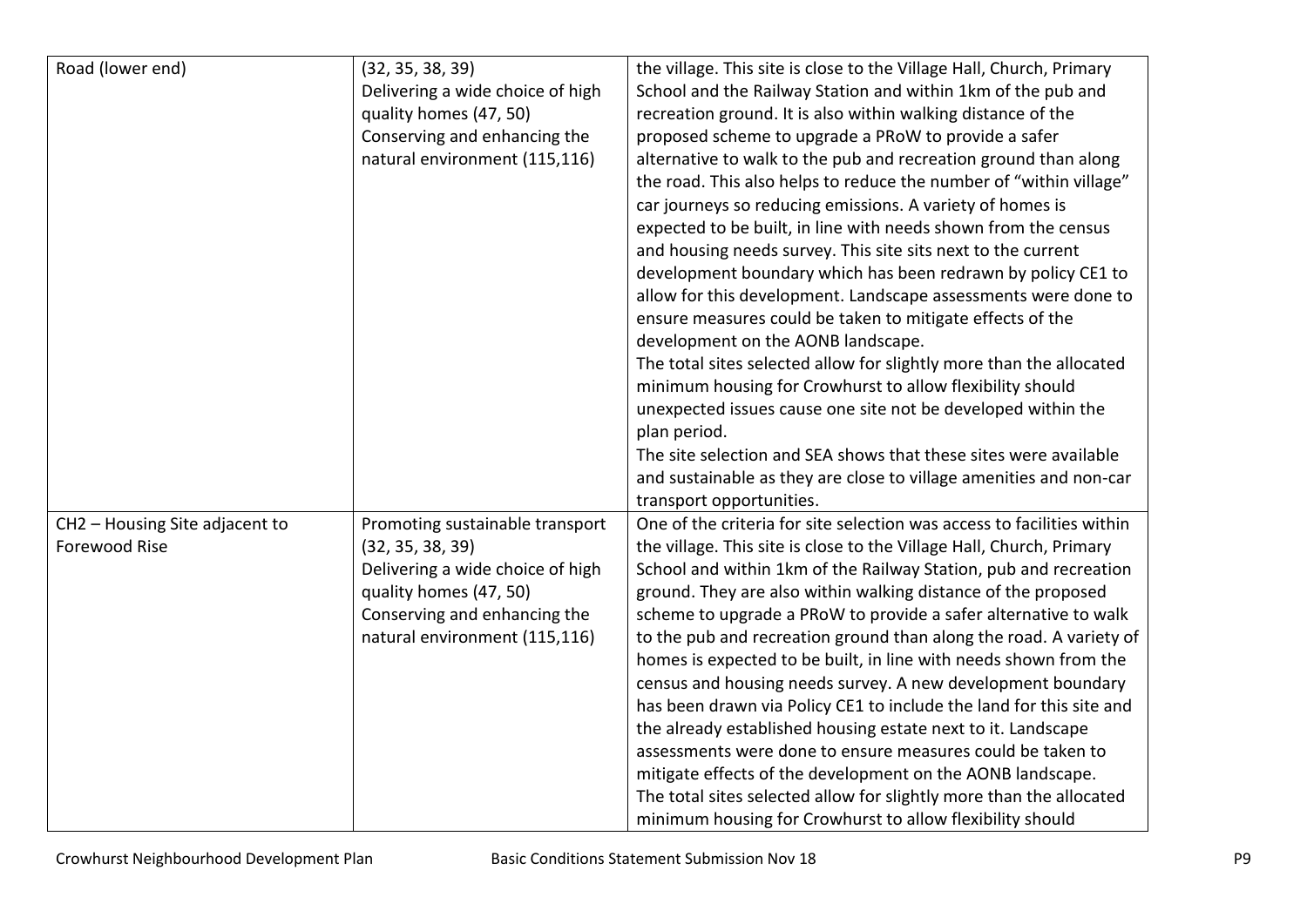|                                |                                                                                                                   | unexpected issues cause one site not be developed within the<br>plan period.<br>The site selection and SEA shows that these sites were available<br>and sustainable as they are close to village amenities and non-car<br>transport opportunities.                                                                                                                                                                                                                                                                                                                                                                                                                                       |
|--------------------------------|-------------------------------------------------------------------------------------------------------------------|------------------------------------------------------------------------------------------------------------------------------------------------------------------------------------------------------------------------------------------------------------------------------------------------------------------------------------------------------------------------------------------------------------------------------------------------------------------------------------------------------------------------------------------------------------------------------------------------------------------------------------------------------------------------------------------|
| CH3 - Housing site adjacent to | 111,                                                                                                              | One of the criteria for site selection was access to facilities within                                                                                                                                                                                                                                                                                                                                                                                                                                                                                                                                                                                                                   |
| <b>Station Car Park</b>        | Promoting sustainable transport<br>(32, 35, 38, 39)<br>Delivering a wide choice of high<br>quality homes (47, 50) | the village. This site is close to the Village Hall, Church, Primary<br>School and the Railway Station. They are also within walking<br>distance of the proposed scheme to upgrade a PRoW to provide a<br>safer alternative to walk to the pub and recreation ground than<br>along the road. This site is within the current development<br>boundary and used to form part of Crowhurst Station when it was<br>larger, so could be considered as a brown-field site.<br>The total sites selected allow for slightly more than the allocated<br>minimum housing for Crowhurst to allow flexibility should<br>unexpected issues cause one site not be developed within the<br>plan period. |
| CC1 - Economic Sustainability  | Supporting a prosperous rural<br>economy (28)                                                                     | Policy CC1 supports the sustainable growth of existing businesses<br>in the Parish, as well as encouraging new economic activities that<br>are compatible with the rural environment.                                                                                                                                                                                                                                                                                                                                                                                                                                                                                                    |
| CC2 - Infrastructure           | Promoting sustainable transport                                                                                   | Policy CC2 states that safe access for pedestrians and road users                                                                                                                                                                                                                                                                                                                                                                                                                                                                                                                                                                                                                        |
|                                | (32, 34, 39)                                                                                                      | should be provided. Parking should align with guidelines from the                                                                                                                                                                                                                                                                                                                                                                                                                                                                                                                                                                                                                        |
|                                | <b>Supporting High Quality</b>                                                                                    | County Council and make a positive contribution to developments                                                                                                                                                                                                                                                                                                                                                                                                                                                                                                                                                                                                                          |
|                                | <b>Communications Infrastructure</b>                                                                              | and their environments.                                                                                                                                                                                                                                                                                                                                                                                                                                                                                                                                                                                                                                                                  |
|                                | (42)                                                                                                              | New developments should have the necessary infrastructure to                                                                                                                                                                                                                                                                                                                                                                                                                                                                                                                                                                                                                             |
|                                |                                                                                                                   | allow them to make use of high speed internet connections.                                                                                                                                                                                                                                                                                                                                                                                                                                                                                                                                                                                                                               |

Fig 2. Crowhurst NP Policies and the NPPF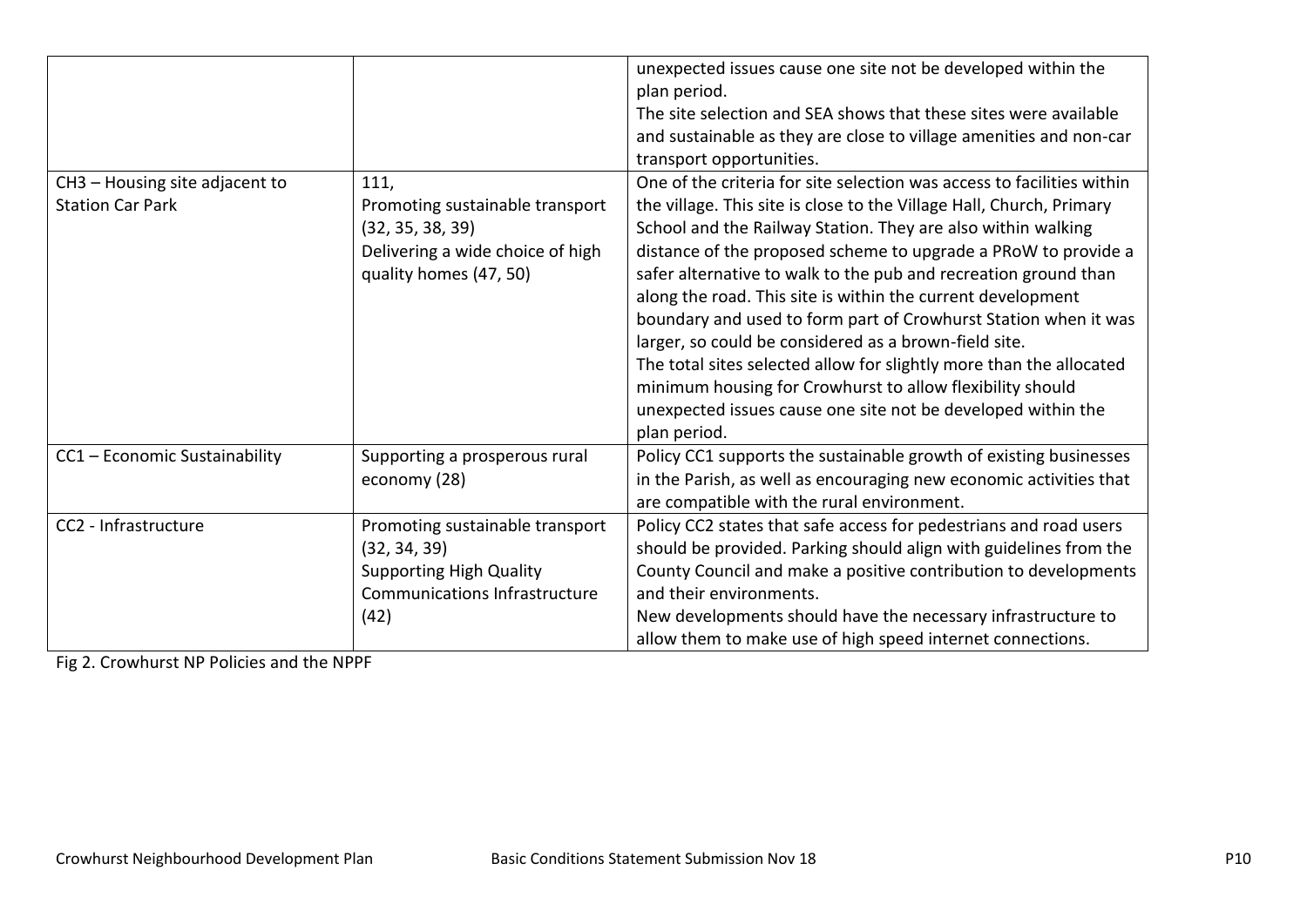#### **5 Achieving sustainable development**

- 5.1 The Neighbourhood Plan is positively prepared, reflecting the presumption in the NPPF in favour of sustainable development, but it seeks to manage development pressures to ensure that, in addition to economic considerations, environmental and social considerations are taken into account.
- 5.2 Whilst there is no legal requirement for a neighbourhood plan to have a sustainability appraisal, this section of the Statement demonstrates how the Neighbourhood Plan fulfils the basic condition that the plan contributes to achieving sustainable development.
- 5.3 The NPPF defines sustainable development as having three dimensions; economic, social and environmental. The Neighbourhood Plan has been developed with regard to these principles and has jointly sought environmental, economic and social gains.
- 5.4 The policies contained in the Neighbourhood Plan contribute to achieving sustainable development by seeking positive improvements to the quality of the natural, built and historic environment, as well as in people's quality of life, including:
	- Contributing to building a strong and competitive economy by supporting new and existing small businesses, the retention of appropriate employment sites in the Parish, and by supporting developments with the infrastructure for home working.
	- Planning positively for housing growth to meet the needs of present and future generations in accordance with the strategic development needs set out in Local Plans.
	- Supporting the provision of a mix of housing types and sizes that can meet the needs of a wide range of people and promote a healthy and inclusive community.
	- Supporting new development where it relates well to the existing built up area of the Parish.
	- Promoting policies to protect locally important landscape features and biodiversity, which contribute toward the sense of community and quality of life in the area.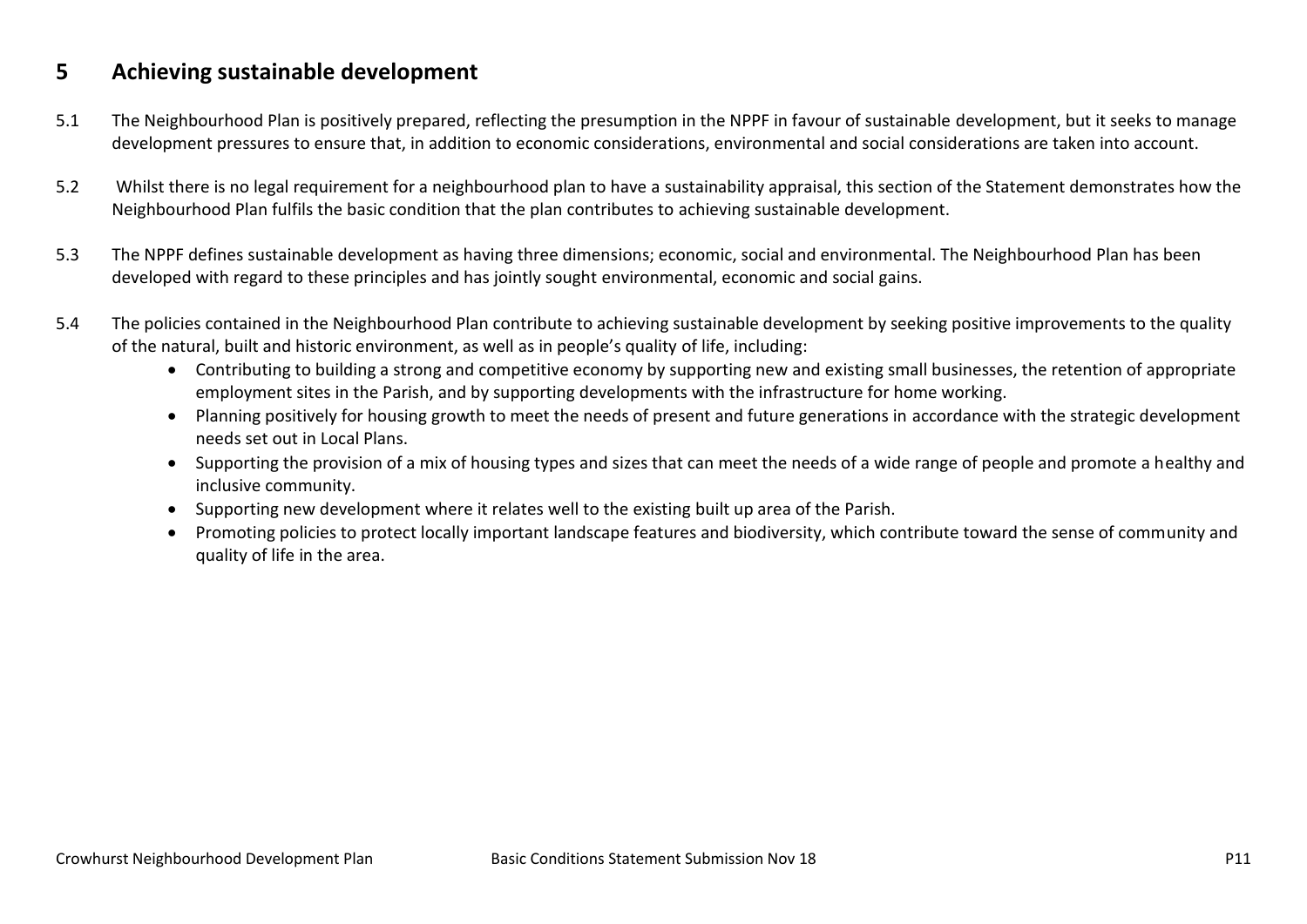Neighbourhood Plan and Sustainable Development Summary

| <b>Crowhurst NP Policy</b>                                       | Soc        | Eco      | Env      | Commentary                                                                                                                                                                                                                                                                                                                                                                                                                                                                                                                                                                       |
|------------------------------------------------------------------|------------|----------|----------|----------------------------------------------------------------------------------------------------------------------------------------------------------------------------------------------------------------------------------------------------------------------------------------------------------------------------------------------------------------------------------------------------------------------------------------------------------------------------------------------------------------------------------------------------------------------------------|
| CS1-Development<br><b>Boundaries</b>                             | $++$       | $=$      | $+$      | The policy keeps the boundary as stated in the Local Development Plan with 2<br>small additions. One is an extension of the current boundary and is close to<br>amenities so has social benefits. The other is a new area of development<br>boundary but incorporates an established built environment and is also close<br>to amenities. The development boundary is not likely to have any economic<br>benefits. The development boundaries will maintain the strong identity of the<br>village and help ensure the special character of the High Weald AONB is<br>maintained. |
| CE1-Landscape<br><b>Character of Crowhurst</b>                   | $+$        | $=$      | $++$     | By conserving the rural landscape character of the Parish and access to open<br>spaces, the health and well-being of residents is improved/retained. The<br>environmental benefits are positive as opportunities for enhancement will be<br>encouraged. There are not likely to be economic benefits other than the rural<br>and tranquil nature of the Parish attracting tourism/camping.                                                                                                                                                                                       |
| CE2 - High Weald Area of<br><b>Outstanding Natural</b><br>Beauty | $\pm$      | $=$      | $++$     | The conserving and enhancing the nature of the AONB, the environmental<br>benefits are positive, as are knock-on social benefits to residents. There may be<br>some negative impacts on the economy or some positive ones from tourism to<br>such a beautiful landscape.                                                                                                                                                                                                                                                                                                         |
| CE3 - Biodiversity                                               | $+$        | $=$      | $++$     | This policy reflects the importance that residents place on the environment<br>and should bring benefits such as improving biodiversity and habitats. This will<br>have a knock-on social benefit and potentially an economic benefit with<br>tourism.                                                                                                                                                                                                                                                                                                                           |
| CE4 - Natural Features                                           | $=$        | $=$      | $\pm$    | This policy protects the features of the landscape, including that of the High<br>Weald AONB so provides environmental benefits.                                                                                                                                                                                                                                                                                                                                                                                                                                                 |
| CE5 - Blue Infrastructure                                        | $\equiv$   | $=$      | $\pm$    | This policy encourages developments that reduce flood risk and opportunities<br>to integrate biodiversity improvements with flood/drainage management.                                                                                                                                                                                                                                                                                                                                                                                                                           |
| CF1 - Community Facilities                                       | $++$       | $=$      | $+$      | This policy supports community facilities to support a vibrant community.                                                                                                                                                                                                                                                                                                                                                                                                                                                                                                        |
| CF2 - Open Space and<br>Recreation                               | $\ddagger$ | $+$      | $++$     | PRoWs and open spaces will be supported which will attract walkers and a<br>healthy lifestyle                                                                                                                                                                                                                                                                                                                                                                                                                                                                                    |
| CF3 - Local Green Space                                          | $+$        | $\equiv$ | $++$     | Local Green Space will give even more protection to areas that are particularly<br>special.                                                                                                                                                                                                                                                                                                                                                                                                                                                                                      |
| CB1 - Design                                                     | $\ddot{}$  | $\equiv$ | $\equiv$ | High quality design should bring social benefits by ensuring developments are<br>cohesive with the existing village.                                                                                                                                                                                                                                                                                                                                                                                                                                                             |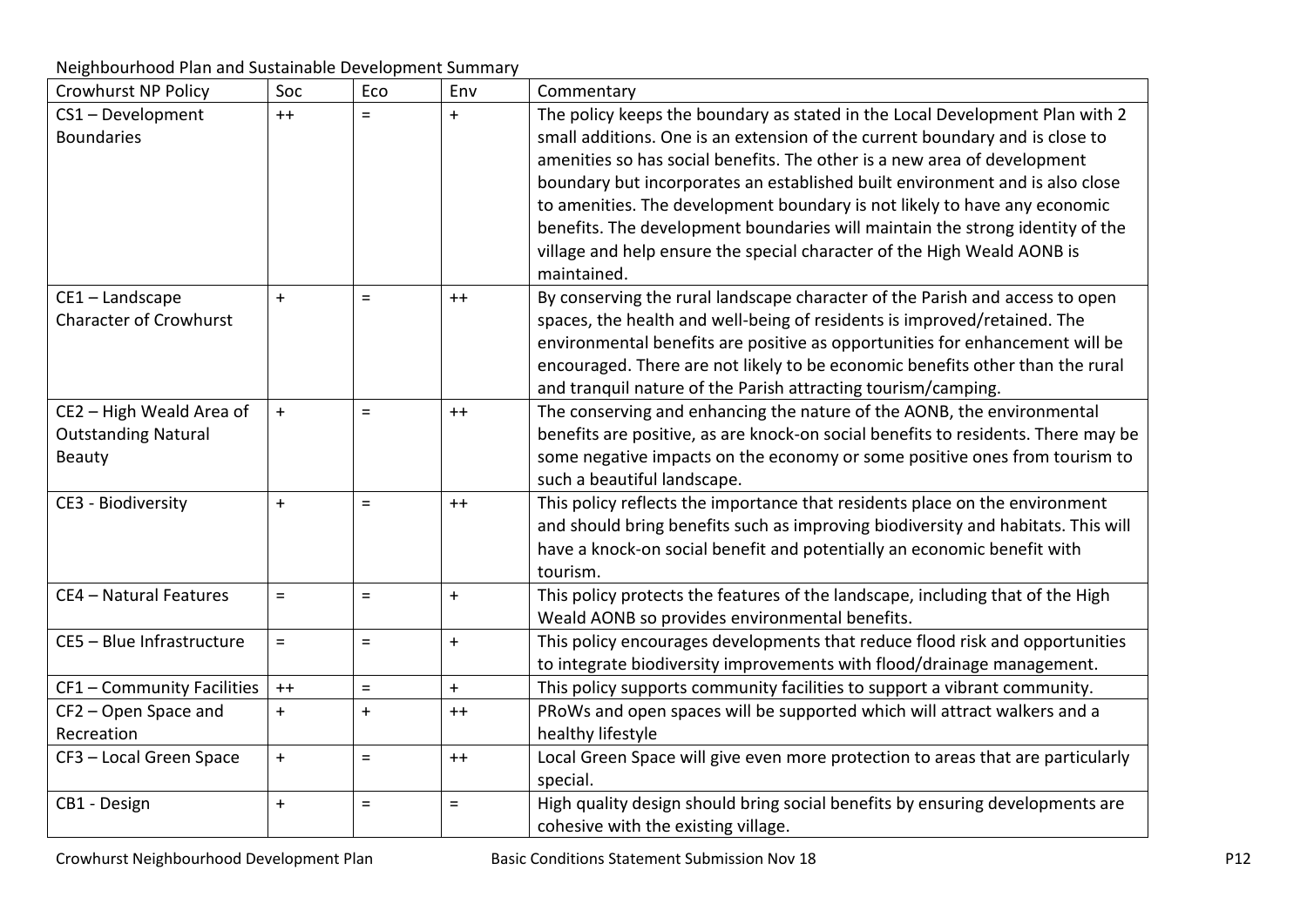| CB2 - Heritage            | $=$       | $=$      | $\pm$    | This policy should ensure that the historical heritage of the village is supported |
|---------------------------|-----------|----------|----------|------------------------------------------------------------------------------------|
|                           |           |          |          | and enhanced where possible. A spin-off from the Neighbourhood Plan has            |
|                           |           |          |          | been the publication of a book with a walk around local Powdermill sites.          |
| CH1 - Housing Site        | $\ddot{}$ | $\equiv$ | $\equiv$ | CH1 is close to the village hall, Church, primary school and railway station so    |
| adjoining Station Road    |           |          |          | residents should benefit from social and cultural amenities. Although this site is |
| (lower end)               |           |          |          | in the AONB, it is sited between a fairly busy road (up to the railway station)    |
|                           |           |          |          | and farm buildings. It is further masked from longer views by a ridgeline. A       |
|                           |           |          |          | landscape assessment was done to ensure mitigating work could be done so           |
|                           |           |          |          | environmental issues should be neutral, particularly if the environmental          |
|                           |           |          |          | policies are adhered to.                                                           |
| CH2 - Housing Site        | $\pm$     | $=$      | $\equiv$ | CH2 is reasonably close to the village hall, Church and primary school so          |
| adjacent to Forewood Rise |           |          |          | residents should benefit from social and cultural amenities. The policy asks for   |
|                           |           |          |          | a higher proportion of smaller (1 or 2 bed) properties as there are less of these  |
|                           |           |          |          | in the village and the housing survey indicated a need for them for people to      |
|                           |           |          |          | get on the housing ladder or to downsize to, so freeing up larger housing for      |
|                           |           |          |          | families. This site is within the AONB but next to an established housing estate.  |
|                           |           |          |          | A landscape assessment was done to ensure mitigating works could be done so        |
|                           |           |          |          | environmental issues should be neutral - particularly if the environmental         |
|                           |           |          |          | policies are adhered to.                                                           |
| CH3 - Housing site        | $+$       | $\equiv$ | $\equiv$ | CH3 is within the current development boundary and used to be part of the          |
| adjacent to Station Car   |           |          |          | railway station when it was much larger. In recent years it has been allowed to    |
| Park                      |           |          |          | overgrow.                                                                          |
| CC1 - Businesses          | $\equiv$  | $+$      | $\equiv$ | There are no large scale employers in the Parish although Crowhurst Park is a      |
|                           |           |          |          | large tourism facility with associated employment. Most employment within          |
|                           |           |          |          | the Parish is small scale or self-employed. This policy supports and encourages    |
|                           |           |          |          | existing and new businesses within the Parish and encourages developments          |
|                           |           |          |          | which make working at home easier. This will have an economic benefit as well      |
|                           |           |          |          | as an environmental one if less journeys to work are made.                         |
| CC2 - Infrastructure      | $+$       | $+$      | $\equiv$ | This policy encourages the correct infrastructure to be put in place so that all   |
|                           |           |          |          | residents can access key facilities and village assets. It also encourages         |
|                           |           |          |          | infrastructure to be put in place so that as improvements to broadband are         |
|                           |           |          |          | made, these can be accessed to improve internet connections - an important         |
|                           |           |          |          | requirement for home-working and businesses.                                       |

Fig. 3 CNP and Sustainable development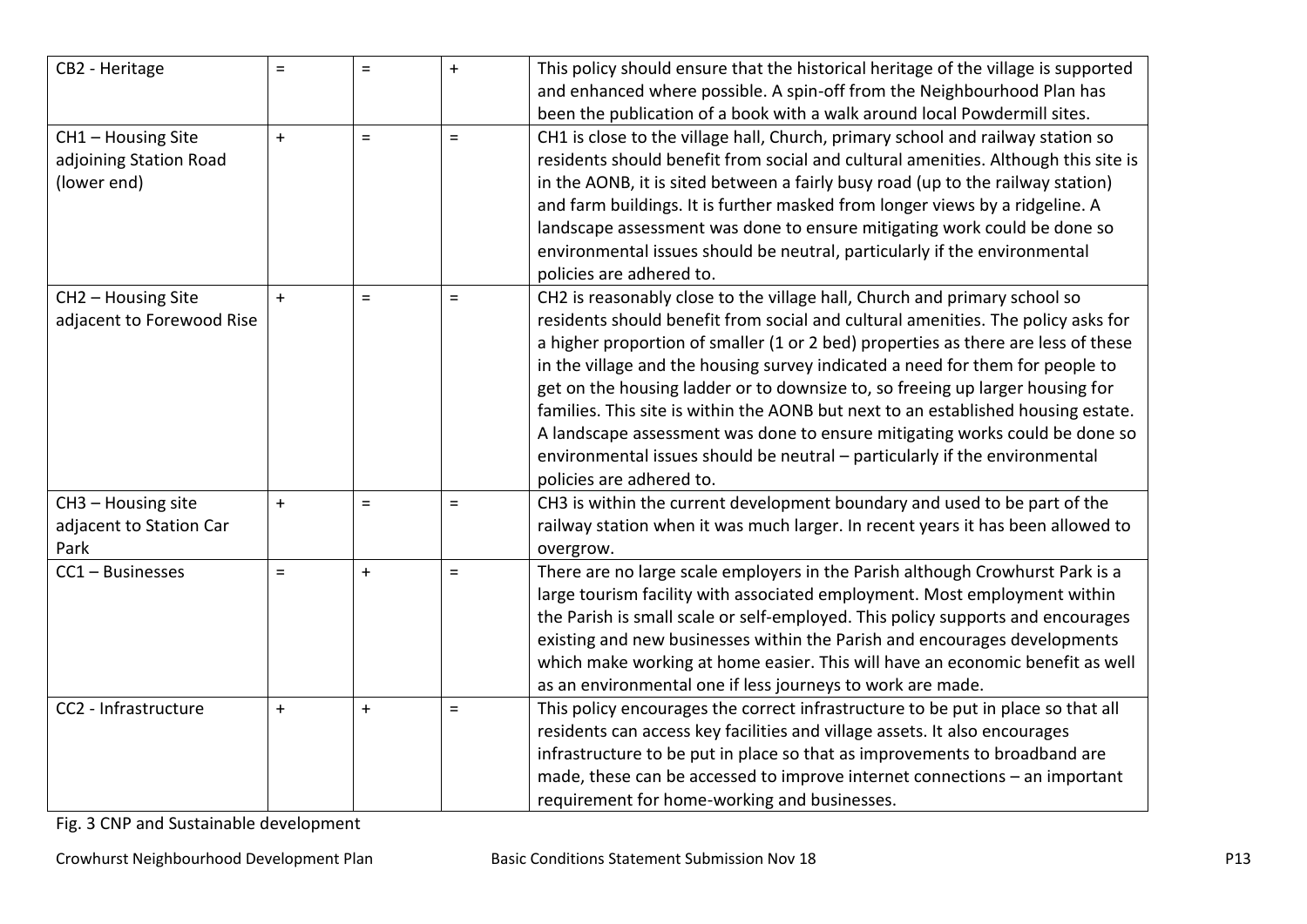# **6 General Conformity with the Local Development Plan**

- 6.1 The Neighbourhood Plan has been prepared to ensure its general conformity with the strategic policies of the development plan for Rother District. This comprises the Rother Local Plan Core Strategy of 2014 and, where possible, the emerging Development and Sites Allocation Plan.
- 6.2 The following table (Figure 4) shows how the Crowhurst Neighbourhood Plan is in general conformity with strategic policies in the Local Plan. The policies in the Neighbourhood Plan has extended certain policies or added more detail to make them more specific to the local character of the Parish.

| Crowhurst NP Policy                      | <b>RDC Policies</b>         | Commentary                                                       |
|------------------------------------------|-----------------------------|------------------------------------------------------------------|
| CS1 - Development Boundaries             | Policy OSS2, OSS3, PC1, RA3 | The development boundary in Crowhurst has been reviewed          |
|                                          |                             | and is being extended slightly to allow for new housing          |
|                                          |                             | development and to incorporate an established but contained      |
|                                          |                             | housing development (Forewood Rise). This allows a               |
|                                          |                             | presumption that development within these boundaries will be     |
|                                          |                             | allowed, subject to other policies in the Plan, but protects the |
|                                          |                             | surrounding countryside which is either within or part of the    |
|                                          |                             | setting to the High Weald AONB. The development boundary         |
|                                          |                             | shows where it is considered that development, when also         |
|                                          |                             | following other policies in the plan, is sustainable.            |
| CE1 - Landscape Character of Crowhurst   | Policy OSS4, EN1            | This policy conforms with OSS4 and EN1 by stating that           |
|                                          |                             | developments should conserve the local character of the          |
|                                          |                             | village and that of the High Weald AONB and that the open        |
|                                          |                             | spaces in and around the village are not eroded.                 |
| CE2 - High Weald Area of Outstanding     | <b>EN1, EN3, EN5</b>        | This policy conforms with the environmental policies in the      |
| Natural Beauty                           |                             | Core Strategy by having regard to the importance of the High     |
|                                          |                             | Weald AONB and the protection and enhancement of the             |
|                                          |                             | landscape.                                                       |
| CE3 - Biodiversity                       | EN <sub>5</sub>             | The policy builds on EN5 to encourage enhancement of the         |
|                                          |                             | biodiversity of the Parish and protection of sites such as the   |
|                                          |                             | SSSI in the Fore Wood and the local nature reserve Quarry        |
|                                          |                             | Wood.                                                            |
| CE4 - Natural Features                   | EN1, EN5                    | This policy builds on EN1 and EN5 to bring protection to a       |
|                                          |                             | wider range of natural features around the Parish - those rural  |
| Crowhurst Neighbourhood Development Plan |                             | <b>Basic Conditions Statement Submission Nov 18</b>              |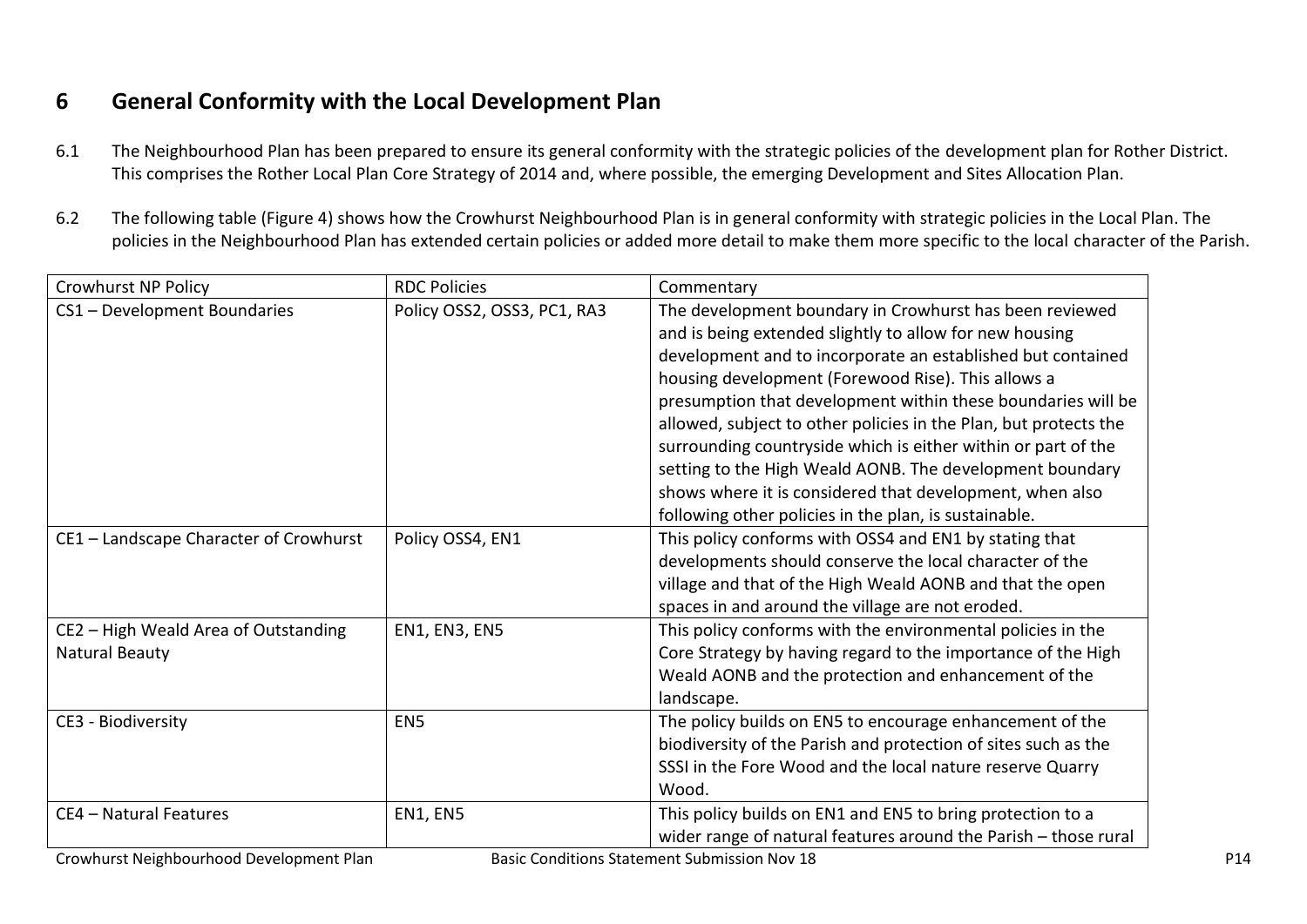|                                           |                               | features that create the character of the Parish                    |
|-------------------------------------------|-------------------------------|---------------------------------------------------------------------|
| CE5 - Blue Infrastructure                 | SRM2, EN7                     | This policy aligns with SRM2 and EN7 to ensure that flood risks     |
|                                           |                               | are minimised or the risk reduced by new development and            |
|                                           |                               | that pollution is prevented.                                        |
| CF1 - Community Facilities,               | RA1, CO1                      | This policy builds on RA1 and CO1 with specific aims to to          |
|                                           |                               | retain and enhance community facilities and access to open          |
|                                           |                               | and green space for recreation and the local footpath network.      |
| CF2 - Open Space and Recreation           | CO <sub>3</sub>               | This policy builds on CO3 to ensure sufficient provision of open    |
|                                           |                               | space and recreational areas and increasing access to the           |
|                                           |                               | countryside.                                                        |
| CF3 - Local Green Space                   | EN1, EN5                      | This policy builds on EN1 and EN5 by ensuring protection for        |
|                                           |                               | particularly special areas of land.                                 |
| CB1 - Design                              | RA1, EN3, TR4                 | The design policy incorporates strands from RA1, EN3 and TR4        |
|                                           |                               | to ensure that new development is carried out with the highest      |
|                                           |                               | possible design quality that respects and enhances its locality     |
|                                           |                               | and provides a safe environment for its residents and               |
|                                           |                               | neighbouring properties.                                            |
| CB2 - Heritage                            | EN <sub>2</sub>               | Crowhurst has a rich and varied history. This policy aligns with    |
|                                           |                               | EN2 to help preserve and protect that heritage.                     |
| CH1 - Housing Site adjoining Station Road | Policy OSS4, CO4, LHN1, LHN2, | The specific site and its policy aligns with the core strategy in   |
| (lower end)                               | TR <sub>3</sub>               | providing for a varied mix of housing with a slightly higher        |
|                                           |                               | emphasis on smaller properties (1 or 2 bed) aimed at the            |
|                                           |                               | starter (or those now needing smaller homes) market. The            |
|                                           |                               | parking provision and layout and landscaping of the site must       |
|                                           |                               | be adequate to ensure neighbouring amenities are not affected       |
|                                           |                               | and to retain the rural feel of the village                         |
| CH2 - Housing Site adjacent to Forewood   | Policy OSS4, CO3, CO4, LHN1,  | The specific site and its policy aligns with the core strategy in   |
| Rise                                      | LHN2, TR3                     | providing for a varied mix of housing with a slightly higher        |
|                                           |                               | emphasis on smaller properties (1 or 2 bed) aimed at the            |
|                                           |                               | starter (or those now needing smaller homes) market. The            |
|                                           |                               | parking provision and layout and landscaping of the site must       |
|                                           |                               | be adequate to ensure neighbouring amenities are not affected       |
|                                           |                               | and to retain the rural feel of the village. In addition, this site |
|                                           |                               | should provide access to a recreational play space for its own      |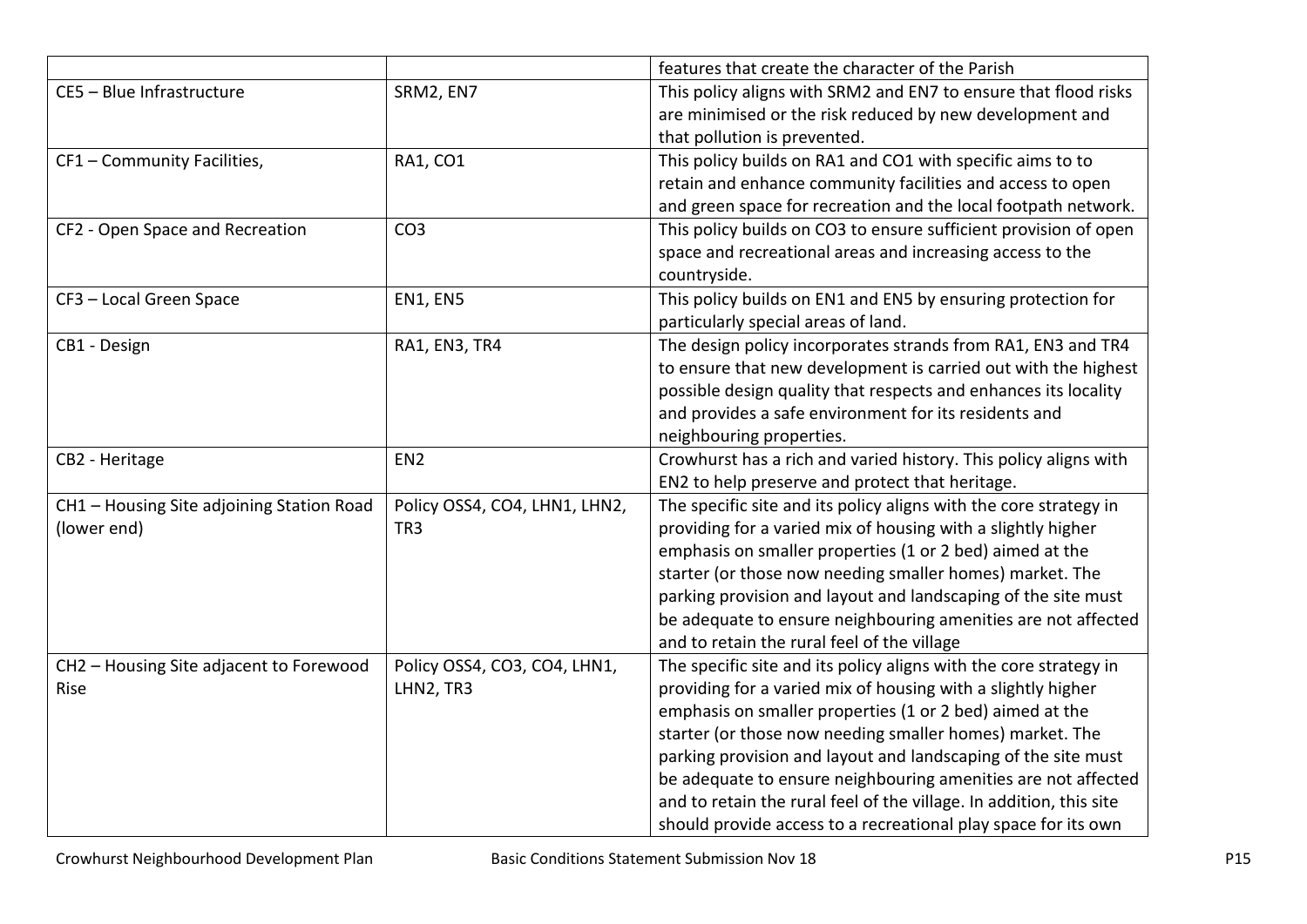|                                                    |                      | residents and other parts of the village who are further away<br>from the current recreational ground than guidelines expect.                                                                                                                                                                                                                                                                                                                                                             |
|----------------------------------------------------|----------------------|-------------------------------------------------------------------------------------------------------------------------------------------------------------------------------------------------------------------------------------------------------------------------------------------------------------------------------------------------------------------------------------------------------------------------------------------------------------------------------------------|
| CH3 - Housing site adjacent to Station Car<br>Park | Policy OSS4, TR3     | The policy for this site has been written to ensure it complies<br>with OSS4 and TR3 in that it should not adversely affect its<br>neighbours and parking should not spill out onto what is<br>already an area with difficult parking.                                                                                                                                                                                                                                                    |
| CC1 - Economic Sustainability                      | Policy RA1, EC4, EC6 | Although the Local Plan does not require any additional<br>Business floor space within Crowhurst Parish, this policy does<br>align with the Core Strategy. There are opportunities within the<br>Parish for tourism, agricultural and other businesses to expand<br>or start up. There is a high rate of self-employed residents<br>within the Parish and this policy aims to support suitable, small<br>scale businesses.                                                                |
| CC2 - Infrastructure                               | EC1, EN7, TR4        | This policy incorporates several strands from the Core Strategy.<br>Incorporating provision for high speed internet connections<br>will support home-working and the businesses. Parking for new<br>development must meet relevant County Council standards<br>and all development should be served by adequate surface and<br>foul drainage. This is particularly important in a village that is<br>not completely served by the mains drainage system in order<br>to prevent pollution. |